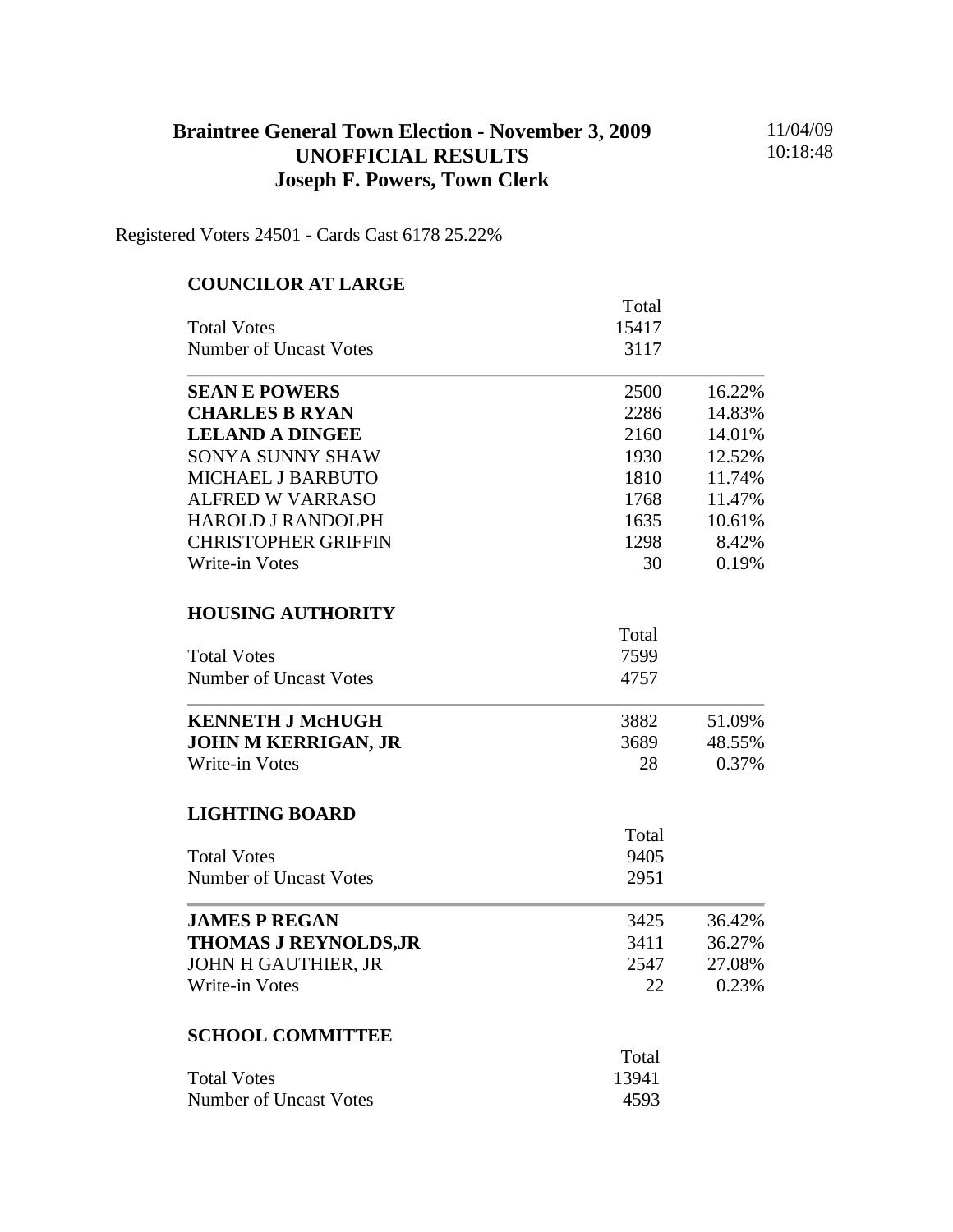| <b>SHANNON L HUME</b>         | 3113  | 22.33% |
|-------------------------------|-------|--------|
| <b>PAMELA A KILEY</b>         |       |        |
|                               | 3060  | 21.95% |
| <b>DAVID M RINGIUS, JR</b>    | 2237  | 16.05% |
| <b>JOSEPH A ZARRELLA</b>      | 2131  | 15.29% |
| <b>ANTHONY JAY HOLMES</b>     | 1943  | 13.94% |
| V.A. EBODE-MESSI              | 1435  | 10.29% |
| <b>Write-in Votes</b>         | 22    | 0.16%  |
|                               |       |        |
| <b>LIBRARY TRUSTEE</b>        | Total |        |
|                               |       |        |
| <b>Total Votes</b>            | 12531 |        |
| Number of Uncast Votes        | 6003  |        |
| <b>EDITH H WEINBERG</b>       | 3487  | 27.83% |
| <b>JEFFREY J KUNZ</b>         | 3339  | 26.65% |
| <b>JANICE M WEITBRECHT</b>    | 3194  | 25.49% |
| <b>C.K. VANDERSLICE</b>       | 2468  | 19.70% |
| Write-in Votes                | 43    | 0.34%  |
|                               |       |        |
| <b>DISTRICT 1 COUNCILOR</b>   |       |        |
|                               | Total |        |
| <b>Total Votes</b>            | 727   |        |
| <b>Number of Uncast Votes</b> | 309   |        |
| <b>CHARLES C KOKOROS</b>      | 713   | 98.07% |
| <b>Write-in Votes</b>         | 14    | 1.93%  |
| <b>DISTRICT 2 COUNCILOR</b>   |       |        |
|                               | Total |        |
|                               |       |        |
| <b>Total Votes</b>            | 1060  |        |
| <b>Number of Uncast Votes</b> | 106   |        |
| <b>JOHN C MULLANEY</b>        | 672   | 63.40% |
| HENRY A RUSSELL, JR           | 386   | 36.42% |
| Write-in Votes                | 2     | 0.19%  |
| <b>DISTRICT 3 COUNCILOR</b>   |       |        |
|                               | Total |        |
|                               |       |        |
| <b>Total Votes</b>            | 636   |        |
| Number of Uncast Votes        | 222   |        |
| <b>THOMAS M BOWES</b>         | 627   | 98.58% |
| Write-in Votes                | 9     | 1.42%  |